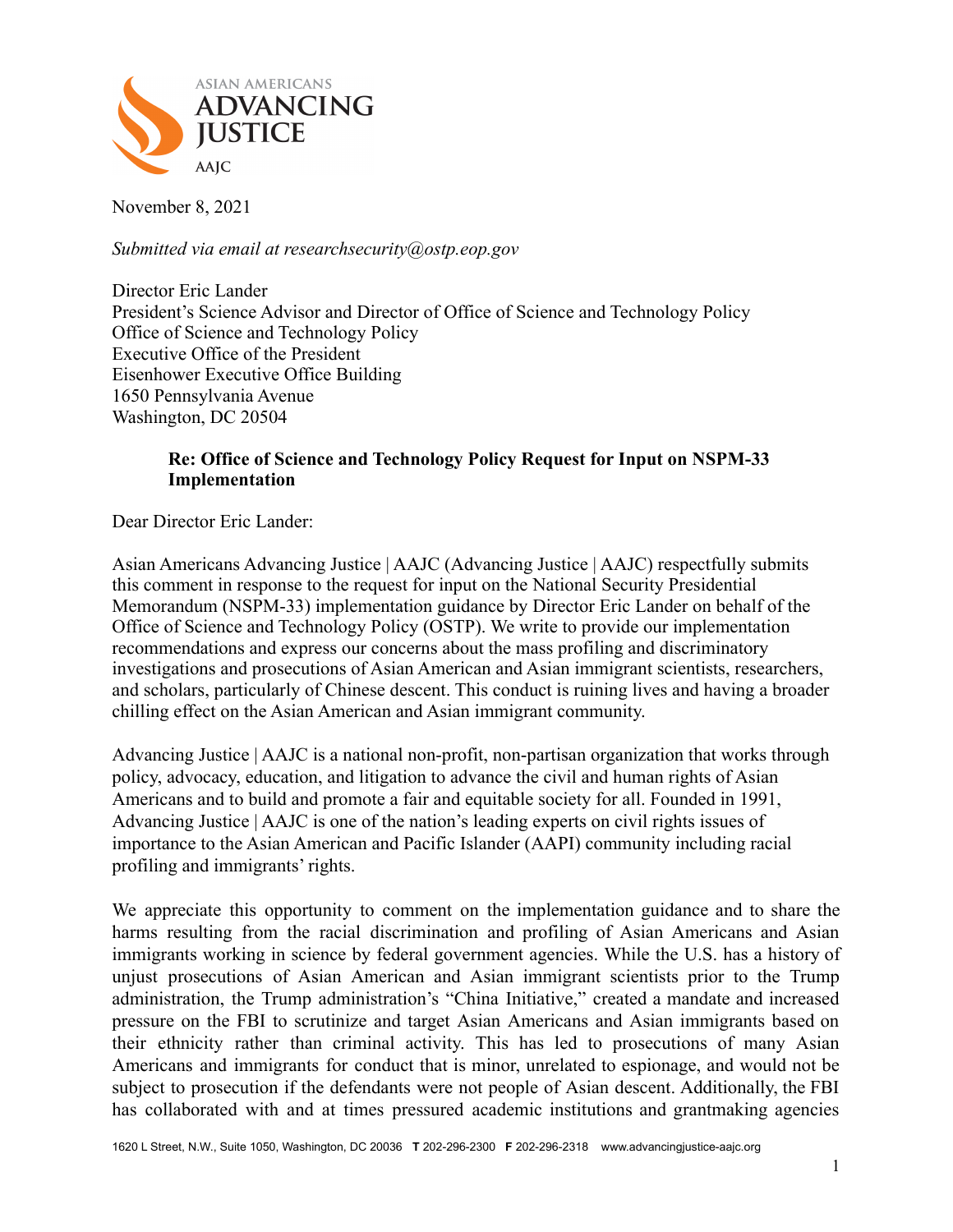resulting in the criminalization of scientists, researchers, and scholars of Asian descent across the country. Moreover, these entanglements and investigations have led to the dismissal, resignation and termination of Asian scientists as well as a growing fear among Asian Americans and Asian immigrants of being targeted and scapegoated based on their race, ethnicity, and national origin.

The pervasive racial bias and targeting of Asian Americans is not new, but a continuing reality that has been fueled in recent years by a growing xenophobic and racist backlash against immigrants. Despite being part of the fabric of American society for centuries, Asian immigrants and their descendants are viewed as "perpetual foreigners," and not American. This racism has manifested itself at many points throughout U.S. history, including with the "Yellow Peril" and the Chinese Exclusion Act of 1882, the incarceration of over 120,000 Japanese Americans during World War II, and the scapegoating and violence directed against the Arab, Middle Eastern, Muslim, and South Asian communities after 9/11. Asian Americans are now living in the midst of the latest wave of resurgent xenophobia that is inextricably tied to this nation's history. Not only are AAPI communities profiled by our own country as spies and terrorists, but the xenophobic rhetoric in our political discourse has also created a toxic atmosphere, emboldening those who would act on hate, terrorizing our communities.

Xenophobic, anti-immigrant, and racist rhetoric used by former President Trump and other elected officials fueled this resurgent xenophobia against immigrants and those of Asian descent. <sup>1</sup> Former President Trump and other elected officials blamed China for COVID-19, and called it the "Chinese virus," "Wuhan virus," "kung flu," and "China plague." Public health experts have advised that language that stigmatizes communities must not be used.<sup>2</sup> Public and government officials must be cautious of engaging in anti-China rhetoric and must challenge colleagues and peers who do so. The cost to the Asian American community is clear. A Pew Report published in July 2020 revealed similar findings, with a majority of Asian adults (58%) saying it is more common for people to express racist or racially insensitive views about people who are Asian than it was before the COVID-19 outbreak.<sup>3</sup>

President Biden has made it clear that combating racism, xenophobia, and intolerance against Asian Americans will be an important priority for the administration. President Biden's executive actions disavowed discrimination against the AAPI community, including signing a Presidential Memorandum to condemn and combat racism, xenophobia, and intolerance against Asian Americans and Pacific Islander in the United States on January 26, 2021. We are pleased with President Biden's recommitment to these efforts in his recent announcement on actions to respond to anti-Asian violence, xenophobia and bias on March 30, 2021. We urge federal

1620 L Street, N.W., Suite 1050, Washington, DC 20036 **T** 202-296-2300 **F** 202-296-2318 www.advancingjustice-aajc.org

<sup>&</sup>lt;sup>1</sup> The Advancing Justice affiliation launched the Stand Against Hatred website in January 2017 in response to the increase in hate incidents against Asian Americans connected to this anti-Asian, anti-immigrant, and racist rhetoric from former President Trump's presidential campaign in the 2016 election cycle.

<sup>&</sup>lt;sup>2</sup> "WHO issues best practices for naming new human infectious diseases," World Health Organization (May 8, 2015), WHO issues best practices for naming new human [infectious](https://www.who.int/news/item/08-05-2015-who-issues-best-practices-for-naming-new-human-infectious-diseases) diseases.

<sup>&</sup>lt;sup>3</sup> Pew Research Center, "Many Black and Asian Americans Say They Have Experienced Discrimination Amid the COVID19 Outbreak," (July 1, 2020),

https://www.pewresearch.org/social-trends/2020/07/01/many-black-and-asian-americans-say-they-have-experienced -discrimination-amid-the-covid-19-outbreak/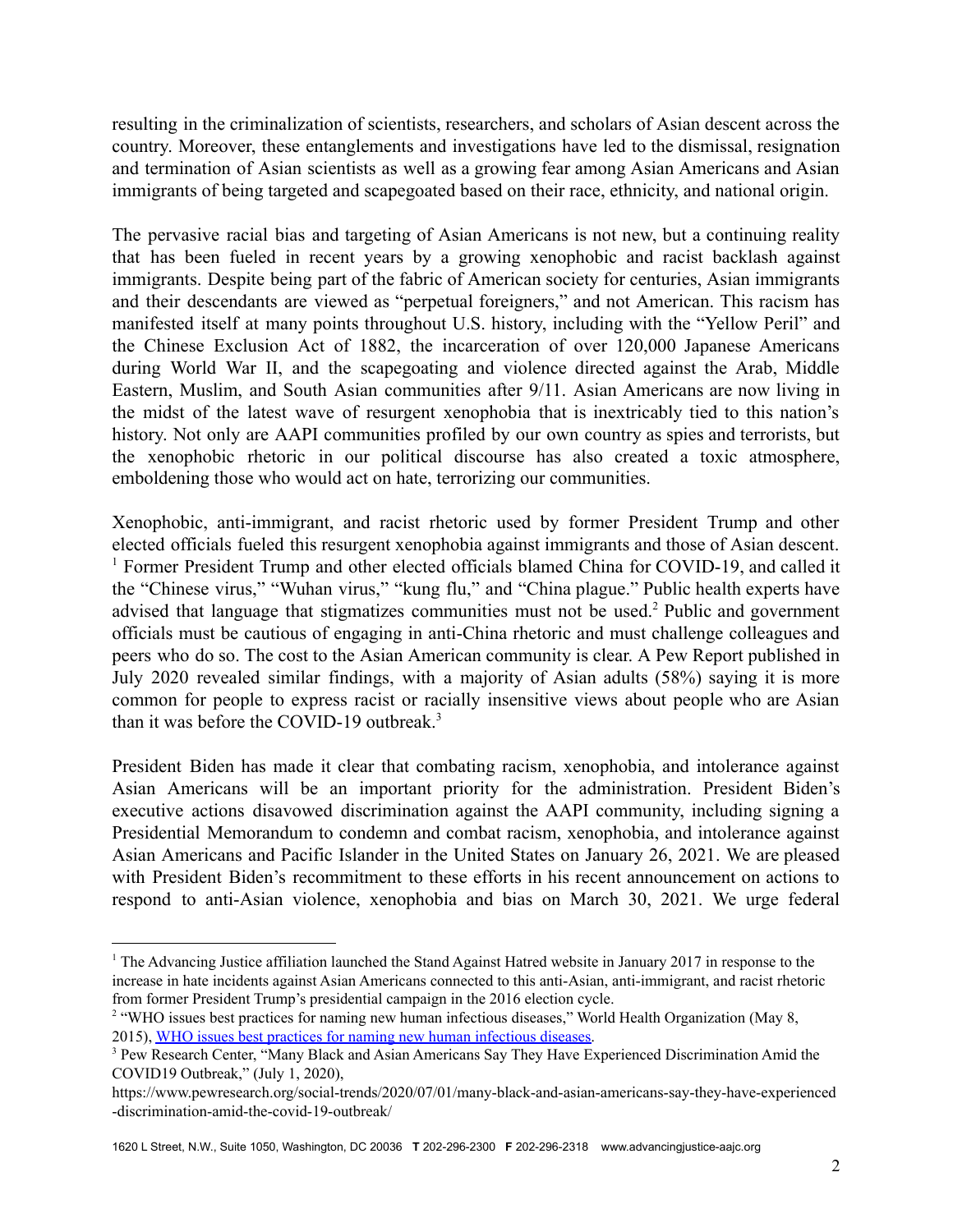agencies to follow President Biden's commitment to combat racism and xenophobia against those of Asian descent and look forward to these efforts.

We are deeply concerned about the federal government's investigations and prosecutions of Asian Americans and Asian immigrants, harming the lives of not just individuals, their families, and communities, but eroding the health of our democracy. Biased public statements by public officials combined with data and individual cases indicating that there have been unjust arrests and prosecutions of Asian Americans have raised red flags for us that federal agencies are engaged in biased investigations and policing. We encourage OSTP to consider our recommendations and exercise further oversight activities to end government activities that foster a climate of fear and targeting of the Asian American and immigrant community.

## **I. The Government Has Heavily Scrutinized and Racially Targeted Asian Americans and Asian Immigrants Particularly Through the "China Initiative"**

The Government has been heavily scrutinizing and racially targeting Asian American and Asian immigrant scientists and researchers particularly with the "China Initiative." Although the U.S. Department of Justice ("DOJ") presents it as a national security measure meant to combat economic espionage by the Chinese government, the "China Initiative" has instilled fear within the Asian American and Asian immigrant community as an initiative that uses national security as a pretext to the racial profiling and targeting of Asian American and Asian immigrants, particularly those of Chinese descent. In its quest to protect national security, the Government casts a wider-than-necessary net and uses overly simplistic measures that are susceptible to abuse by law enforcement to the detriment of people of Chinese origin—citizens and immigrants alike.

The current social and political environment has created fear among our communities as rhetoric from public leaders encourages bias and fosters hate against Asian Americans and immigrants. One needs look no further than former President Trump's choice to refer to the coronavirus as "'kung flu,' eliciting laughter and wild cheers" at rallies in Oklahoma and Arizona in late June 2020.<sup>4</sup> In yet another example, former President Trump, at a private event in 2018, "noted of an unnamed country that the attendee said was clearly China, 'almost every student that comes over to this country is a spy."<sup>5</sup> Senator Tom Cotton made similar remarks in 2020, stating broadly that Chinese students come to the U.S. "to steal  $\iint$  property." Finally, in an interview last year with Fox News, Secretary of State Michael Pompeo also made the following sweeping, dangerous statement: "[S]tudents that come here who have connections deeply to the Chinese state, they shouldn't be here in our schools spying."<sup>7</sup> This rhetoric has alarmed academic

<sup>4</sup> Colby Itkowitz, *Trump Again Uses Racially Insensitive Term to Describe Coronavirus*, WASH. POST (June 23, 2020), [https://www.washingtonpost.com/politics/trump-again-uses-kung-flu-to-describe-coronavirus/2020/06/23/](https://www.washingtonpost.com/politics/trump-again-uses-kung-flu-to-describe-coronavirus/2020/06/23/0ab5a8d8-b5a9-11ea-aca5-ebb63d27e1ff_story.html) [0ab5a8d8-b5a9-11ea-aca5-ebb63d27e1ff\\_story.html.](https://www.washingtonpost.com/politics/trump-again-uses-kung-flu-to-describe-coronavirus/2020/06/23/0ab5a8d8-b5a9-11ea-aca5-ebb63d27e1ff_story.html)

<sup>5</sup> Annie Karni, *Trump Rants Behind Closed Doors with CEOs*, POLITICO (Aug. 8, 2018), <https://www.politico.com/story/2018/08/08/trump-executive-dinner-bedminster-china-766609>.

<sup>6</sup> Ros Krasny, *GOP Senator Says Don't Let Chinese Students Study STEM in U.S.*, BLOOMBERG (Apr. 26, 2020), [https://www.bloomberg.com/news/articles/2020-04-26/gop-senator-says-don-t-let-chinese-students-study-stem-in-u](https://www.bloomberg.com/news/articles/2020-04-26/gop-senator-says-don-t-let-chinese-students-study-stem-in-u-s)[s.](https://www.bloomberg.com/news/articles/2020-04-26/gop-senator-says-don-t-let-chinese-students-study-stem-in-u-s)

<sup>7</sup> *Secretary Michael R. Pompeo with Laura Ingraham of Fox News*, U.S. DEP'<sup>T</sup> OF STATE (May 28, 2020), [https://www.state.gov/secretary-michael-r-pompeo-with-laura-ingraham-of-fox-news-2/.](https://www.state.gov/secretary-michael-r-pompeo-with-laura-ingraham-of-fox-news-2/)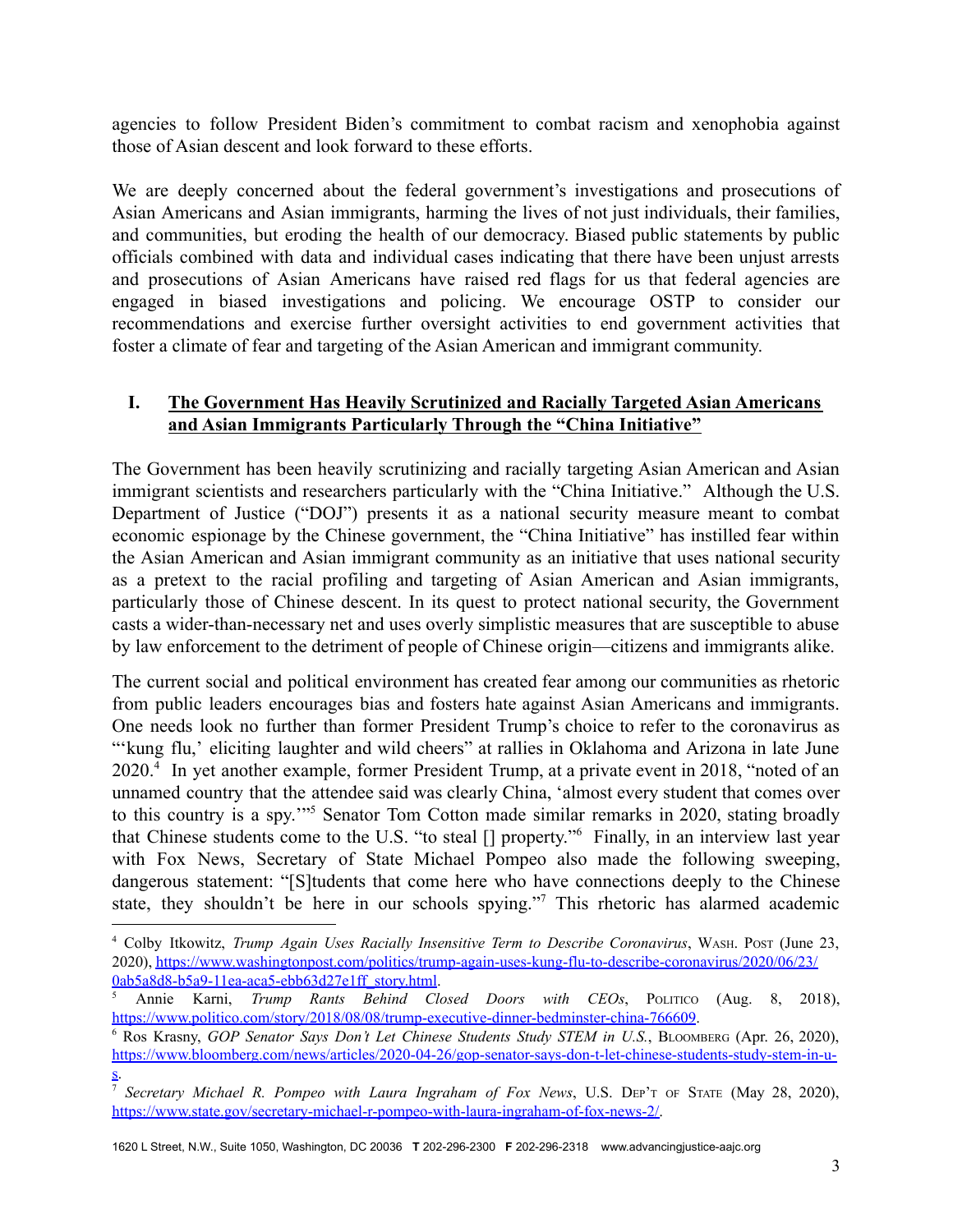institutions and raised concerns within the Asian American community. This rhetoric has translated into racially biased policies and government efforts such as the "China Initiative," which create widespread fear among Asian American and immigrant scientists and promote bigotry against the greater Asian American community.

This is not a new phenomenon. For more than a decade, the Government has prosecuted people of Chinese and Asian descent at a disproportionate rate under the Economic Espionage Act of 1996 ("EEA").<sup>8</sup> Although the EEA was intended to address economic espionage from all foreign governments following the Cold War, it has increasingly been used to prosecute those of Chinese or Asian descent.<sup>9</sup> Between 1996 and 2009, 17% of the defendants charged under the EEA's provisions were of Chinese descent.<sup>10</sup> Since 2009, that percentage has more than tripled, jumping to  $52\%$ .<sup>11</sup> Moreover, Asian Americans and immigrants are overall more likely than any other racial group to be charged under the EEA, making up 62% of EEA defendants charged since  $2009$ <sup>12</sup> For individuals of Asian descent who were prosecuted, the rate at which they were "acquitted at trial, pled guilty only to 'false statements' and released on probation, or, most often, had all charges dropped against them" was twice as high as individuals of any other race.<sup>13</sup> Moreover, the updated report revealed that defendants with Asian names were more than twice as likely to be falsely accused of espionage, and defendants of Asian descent, including Chinese and South Asian descent were punished twice as severely as defendants of other races.<sup>14</sup> C-100's survey in collaboration with the University of Arizona also revealed a widespread chilling effect among those of Asian descent within the academic community.<sup>15</sup> According to a Law 360 study, "[t]he China Initiative has increasingly targeted academics, but the overwhelming majority of them [are] accused of failing to disclose ties to Chinese institutions, not economic espionage." The report found that "the prosecutors have not fared well with many defendants accusing investigators of engaging in misconduct to bolster what they are saying are weak cases."<sup>16</sup>

In November 2018, Former U.S. Attorney General Jeff Sessions launched the "China Initiative" to counter the threat of economic espionage and trade secrets theft conducted by or for the benefit of the "communist regime in China."<sup>17</sup> The White House mandate put great pressure on

[C100-Lee-Li-White-Paper-FINAL-FINAL-10.28.pdf](https://www.committee100.org/wp-content/uploads/2021/10/C100-Lee-Li-White-Paper-FINAL-FINAL-10.28.pdf) (committee100.org).

<sup>8</sup> *See* Andrew Chongseh Kim, *Prosecuting Chinese "Spies": An Empirical Analysis of the Economic Espionage Act*, 40 Cardozo L. Rev. 749, 763 (2018).

<sup>9</sup> *Id.* at 753.

 $^{10}$  *Id.* 

<sup>11</sup> *Id.*

<sup>12</sup> *Id.*

<sup>13</sup> *Id.*

<sup>14</sup> *See* Andrew Chongseh Kim, *Racial Disparities in Economic Espionage Act Prosecutions: A Window Into the New Red Scare*, C-100 (2021)[,Whitepaper-Final-9.21-UPDATE-compressed.pdf](https://www.committee100.org/wp-content/uploads/2021/09/Whitepaper-Final-9.21-UPDATE-compressed.pdf) (committee100.org).

<sup>15</sup> *See* Jenny J. Lee, Xiaojie Lee & C-100 Staff, *Racial Profiling Among Scientists of Chinese Descent and Consequences for the U.S. Scientific Community*, C-100 & UNIVERSITY OF ARIZONA (2021),

<sup>16</sup> *See* Jack Queen, *'Overheated': How A Chinese-Spy Hunt At DOJ Went Too Far*, Law 360 (Sep 2018).[https://www.law360.com/legalethics/articles/1425776/-overheated-how-a-chinese-spy-hunt-at-doj](https://www.law360.com/legalethics/articles/1425776/-overheated-how-a-chinese-spy-hunt-at-doj-went-too-far)[went-too-far](https://www.law360.com/legalethics/articles/1425776/-overheated-how-a-chinese-spy-hunt-at-doj-went-too-far).

<sup>&</sup>lt;sup>17</sup> Attorney General Jeff Sessions Announces New Initiative to Combat Chinese Economic Espionage, U.S. DEP'T OF JUSTICE (Nov. 1, 2018),

https://www.justice.gov/opa/speech/attorney-general-jeff-sessions-announces-new-initiative-combat-chinese-econo mic-espionage.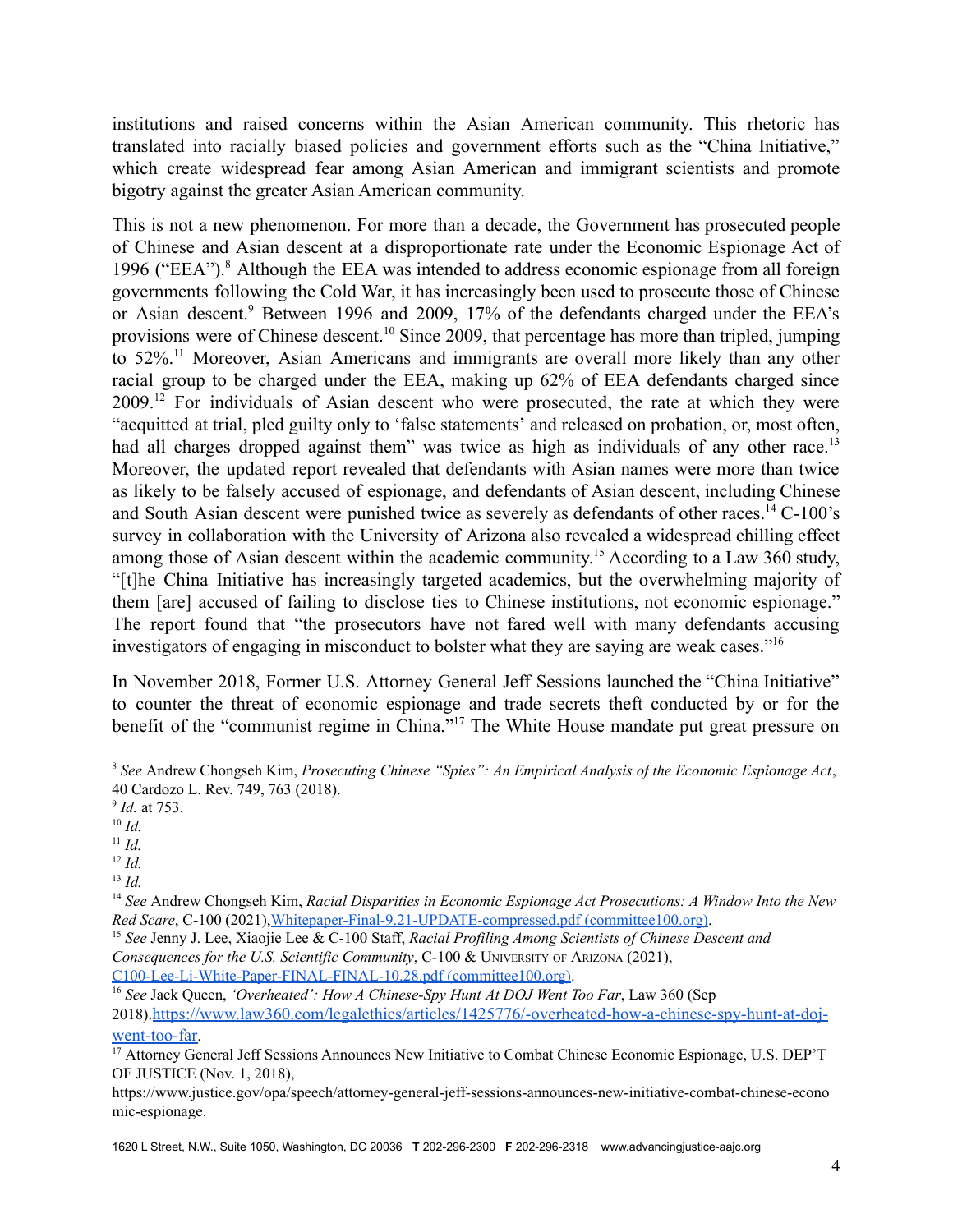the FBI to scrutinize and target Asian Americans and Asian immigrants particularly of Chinese descent based on their ethnicity rather than on suspicion of criminal activity. For example, In 2020 John Demers, the Justice Department's Assistant Attorney General for National Security stated that the DOJ wanted each of the country's 94 U.S. Attorney's districts to bring cases of Chinese espionage or economic theft, without any apparent reason to believe that such crimes were being committed in every district in the country.<sup>18</sup> In practice, however, many of the investigations and prosecutions under this initiative are not based upon evidence of economic espionage and do not target individuals acting at the direction of or on behalf of the PRC government or Chinese Communist Party. Instead, these investigations target people working in science with any "nexus to China," invoking implicit and exacerbating implicit bias, and sometimes explicit bias against Asian Americans and immigrants. When the government fails to find evidence of economic espionage, it then opts to charge people for lesser offenses such as making false statements during the course of the investigation.

Federal prosecutors are also charging many Asian Americans and Asian immigrants with federal crimes based on administrative errors or minor offenses such as failing to fully disclose conflict of interest information to their universities or research institutions and other activities that are not normally treated as crimes except under the pretext of combating economic espionage. As of June 4, 2021, the DOJ's own press releases about the "China Initiative" show that almost 90% of the defendants are of Asian descent, and that a significant percentage of these cases include no charges of economic espionage, trade secrets or what we have identified as espionage-related crimes. <sup>19</sup> The rest of the prosecutions were for ancillary matters or minor crimes, such as making false statements, and "lying" on university conflicts of interest forms. Still many others were investigated by the FBI or NIH and not prosecuted yet faced employment consequences such as terminations.<sup>20</sup> The DOJ's strategy is ineffective against combatting security threats, but also extremely harmful to the Asian American community.<sup>21</sup> It has also damaged American leadership in science and international collaboration on basic research.

Through rhetoric, rapidly changing policies, and targeted prosecutions, Asian American and Asian immigrant scientists and researchers are again caught in a pattern of suspicion and racial discrimination that has harmed Asian American communities in the United States for more than 150 years. We provide recommendations for the implementation guidance that address the profiling and overcriminalization of our communities. Profiling does not make the United States safer and serves only to undermine the very values and characteristics that propelled the United States as a global leader in innovation, science, and technology.

## **II. History of Exclusion & The "Perpetual Foreigner"**

<sup>&</sup>lt;sup>18</sup> Betsy Woodruff Swan, Inside DOJ's Nationwide Effort to Take on China, POLITICO (Apr. 7, 2020), https://www.politico.com/news/2020/04/07/justice-department-china-espionage-169653.

<sup>&</sup>lt;sup>19</sup> See Information About the Department of Justice's China Initiative and a Compilation of China-Related Prosecutions Since 2018, U.S. DEP'T OF JUSTICE (Nov. 12, 2020),

<sup>20</sup> *Id.* https://www.justice.gov/opa/information-about-department-justice-s-china-initiative-and-compilation-china-related.

 $^{21}$  *Id.*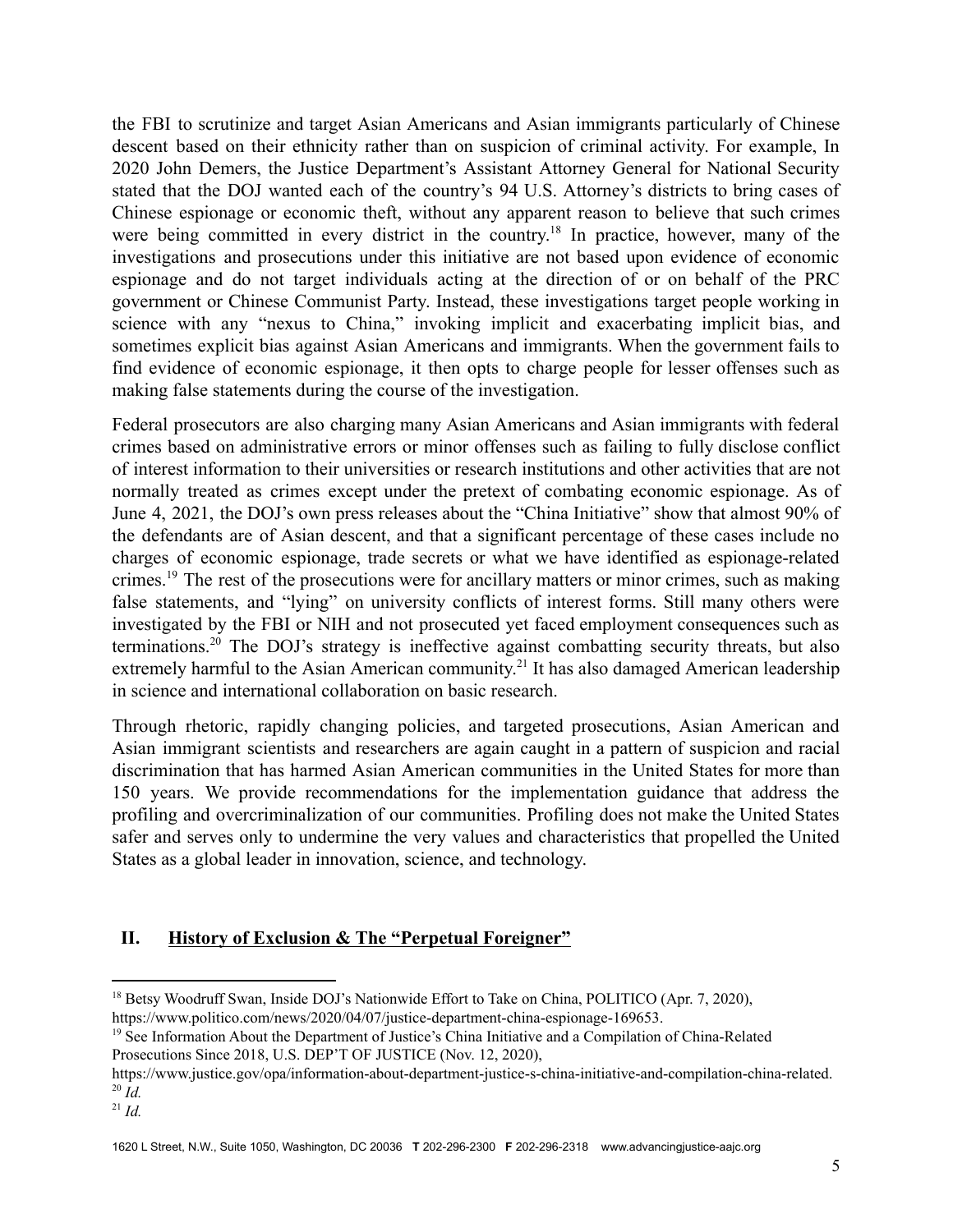At various times in our nation's history, Asian Americans have borne the brunt of this country's xenophobia. Asian Americans have been made the face of the "yellow peril," the "spy," and "the terrorist." Despite being part of the fabric of American society for centuries, Asian immigrants and their descendants are still caught up in the construct of the "perpetual foreigner." Regardless of being U.S. citizens and actively contributing to this nation's advancement, these Americans were treated with suspicion due to their race. Their appearance, accents, and connections with their country of origin made them convenient targets of scapegoating and profiling based on race or ethnicity.

The suspicion of people of Asian origin is deeply embedded in American history. The very first immigration law barring a whole ethnic group based on their origin of descent was against Chinese immigrants. Enacted in 1882, the Chinese Exclusion Act represented the first major law to restrict immigration to the United States, halting Chinese immigration for over 60 years and prohibiting Chinese individuals already living in the country from gaining citizenship.<sup>22</sup> Chinese immigrants faced severe limitations such as being required to carry a residence permit and the inability to bear witness in court.  $^{23}$  Instead only a 'credible white witness' could testify for them.  $24$  The Chinese Exclusion Act was followed a decade later by the Geary Act, and then the 1921 Quota Act.<sup>25</sup> Exclusionary laws changed the face of America. As a result, by 1960, there were only 877,934 Asian Americans in the U.S.<sup>26</sup> That was a mere half of one percent of the American population.<sup>27</sup> Motivated by economic anxiety and racial scapegoating, these laws undermined the valuable contributions of these immigrants.

Later extended to other Asian ethnic groups, racial scapegoating was embodied by the emergence in the  $20<sup>th</sup>$  century of "Yellow Peril" – a pejorative term demonizing people of East Asian descent and a political tool facilitating their exclusion from society.<sup>28</sup> During World War II, U.S. military leaders without cause feared that American citizens of Japanese descent would execute acts of sabotage against the government. Following Japan's attack on Pearl Harbor in December 1941, President Franklin D. Roosevelt issued Executive Order 9066, which permitted the military to infringe on their constitutional rights in the name of national security.<sup>29</sup> Despite never having been accused of any crime and without trial or representation, approximately 120,000 Japanese Americans, half of whom were children, were incarcerated in federal detention

<sup>&</sup>lt;sup>22</sup> "Chinese Exclusion Act (1882)," http://ocp.hul.harvard.edu/immigration/exclusion.html

*<sup>24</sup> Id.* <sup>23</sup> Maureen Fan, *An immigrant's story: Against a wall of exclusion*, SAN FRANCISCO CHRONICLE (Oct. 4, 2019), https://www.sfchronicle.com/opinion/article/An-immigrant-s-story-Against-a-wall-of-14494875.php.

*<sup>25</sup> Id.*

<sup>26</sup> INSIDE THE NUMBERS at 20.

<sup>27</sup> INSIDE THE NUMBERS at 20.

<sup>28</sup> Steven Heller, *The Artistic History of American Anti-Asian Racism*, THE ATLANTIC (Feb. 20, 2014),

https://www.theatlantic.com/entertainment/archive/2014/02/the-artistic-history-of-american-anti-asian-racism/28396 2/.

<sup>29</sup> *Internment History*, PBS (1999), http://www.pbs.org/childofcamp/history/.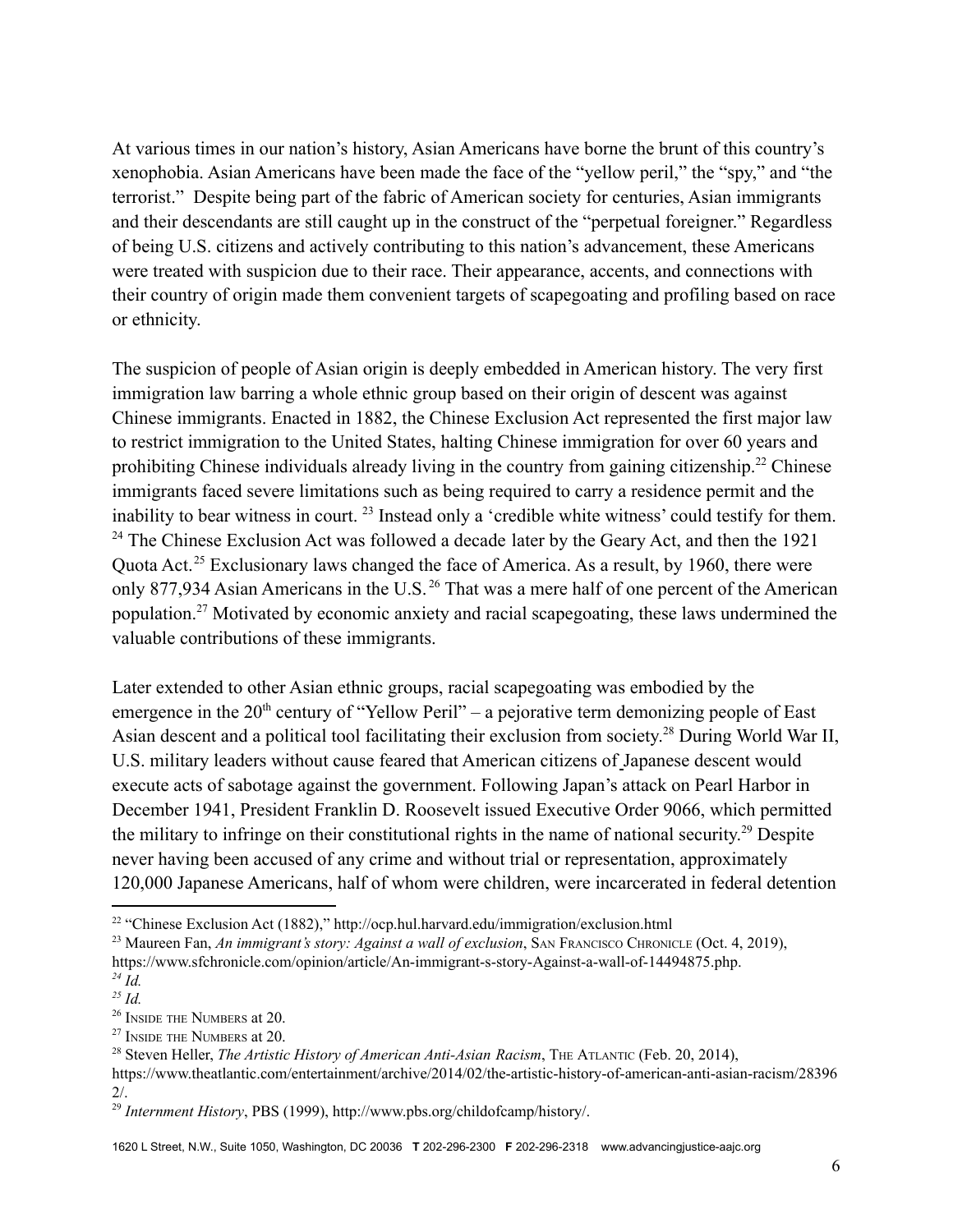centers.<sup>30</sup> Over 5,000 American babies were born in detention, and about 2,000 died in incarceration as a result. Moreover, even as we strive to compete with China's government economically, we must be aware of the language and impact on Asian Americans. In 1982, Vincent Chin, a young Chinese American was beaten to death by two white men who perceived him to be "foreign" and Japanese at a time when there were insecurities about booming Japanese auto manufacturers and a declining American auto industry. Asian Americans are now living in the midst of the latest wave of resurgent xenophobia.

# **III. Racist and Biased Rhetoric by FBI Officials Drives Racially Targeted Decision-Making and Training**

The Government has shifted from a policy of engagement with China to an emphasis on the "threat" of China. $31$  Part of this shift includes the change in treatment of any individuals connected to China as the FBI adopts "a whole of society" approach toward all individuals of Asian descent. The FBI "view[s] the China threat as not just a whole of government threat, but [also] a whole of society threat<sup> $32$ </sup> encompassing those of Asian descent, including civilians such as professors and academics. As recently as February 2020, FBI Director Christopher Wray called for a "whole-of-society" response to Chinese economic espionage and the threat of "non-traditional collectors," singling out graduate students and researchers.<sup>33</sup> FBI Director Chris Wray painted a broad brush for all persons of Chinese descent when he stated that the FBI "in almost every field office …around the country" sees counterintelligence risks in Chinese professors, scientists and students "across basically every discipline,"<sup>34</sup> casting hundreds of thousands of Chinese professionals and students in academia as potential threats to the U.S. $35$ 

This racially biased rhetoric from government officials in turn influences the decision-making, culture, and training at federal agencies. According to a recent study of over a dozen former federal investigators, "[the] distrust of people of Chinese heritage [too often] drives

<sup>30</sup> "Asian American History," https://jacl.org/asian-american-history/.

<sup>31</sup> *See Information About the Department of Justice's China Initiative and a Compilation of China-Related Prosecutions Since 2018*, U.S. DEP'<sup>T</sup> OF JUSTICE (Aug. 4, 2020),

[https://www.justice.gov/opa/information-about-department-justice-s-china-initiative-and-compilation-china-related.](https://www.justice.gov/opa/information-about-department-justice-s-china-initiative-and-compilation-china-related) [hereinafter "China Initiative"].

<sup>32</sup> *Open Hearing on Worldwide Threats: Before the S. Select Comm. on Intelligence*, 115th Cong. 50 (2018) (statement of Christopher A. Wray, Director, Fed. Bureau of Investigation) [hereinafter *Open Hearing on Worldwide Threats*].

<sup>&</sup>lt;sup>33</sup> Christopher Wray, Director, Fed. Bureau of Investigation, Responding Effectively to the Chinese Economic Espionage Threat, Remarks at the Department of Justice China Initiative Conference (Feb. 6, 2020), <https://www.fbi.gov/news/speeches/responding-effectively-to-the-chinese-economic-espionage-threat>.

<sup>34</sup> *Open Hearing on Worldwide Threats: Before the S. Select Comm. on Intelligence*, 115 th Cong. (2018) (statement of Christopher A. Wray, Director, Fed. Bureau of Investigation); *see also* Elizabeth Redden, *The Chinese Student Threat?*, INSIDE HIGHER E<sup>D</sup> (Feb 15, 2018),

https://www.insidehighered.com/news/2018/02/15/fbi-director-testifies-chinese-students-and-intelligence-threats.

<sup>&</sup>lt;sup>35</sup> Our organization signed a letter requesting a meeting with Director Wray on March 1, 2018 along with other civil rights organizations regarding his statement and we have yet to receive a meeting. See here for more information: http://www.committee100.org/press\_release/community-organizations-call-for-meeting-with-fbi-director-christopher -wray-regarding-profiling-of-students-scholars-and-scientists-with-chinese-origins/.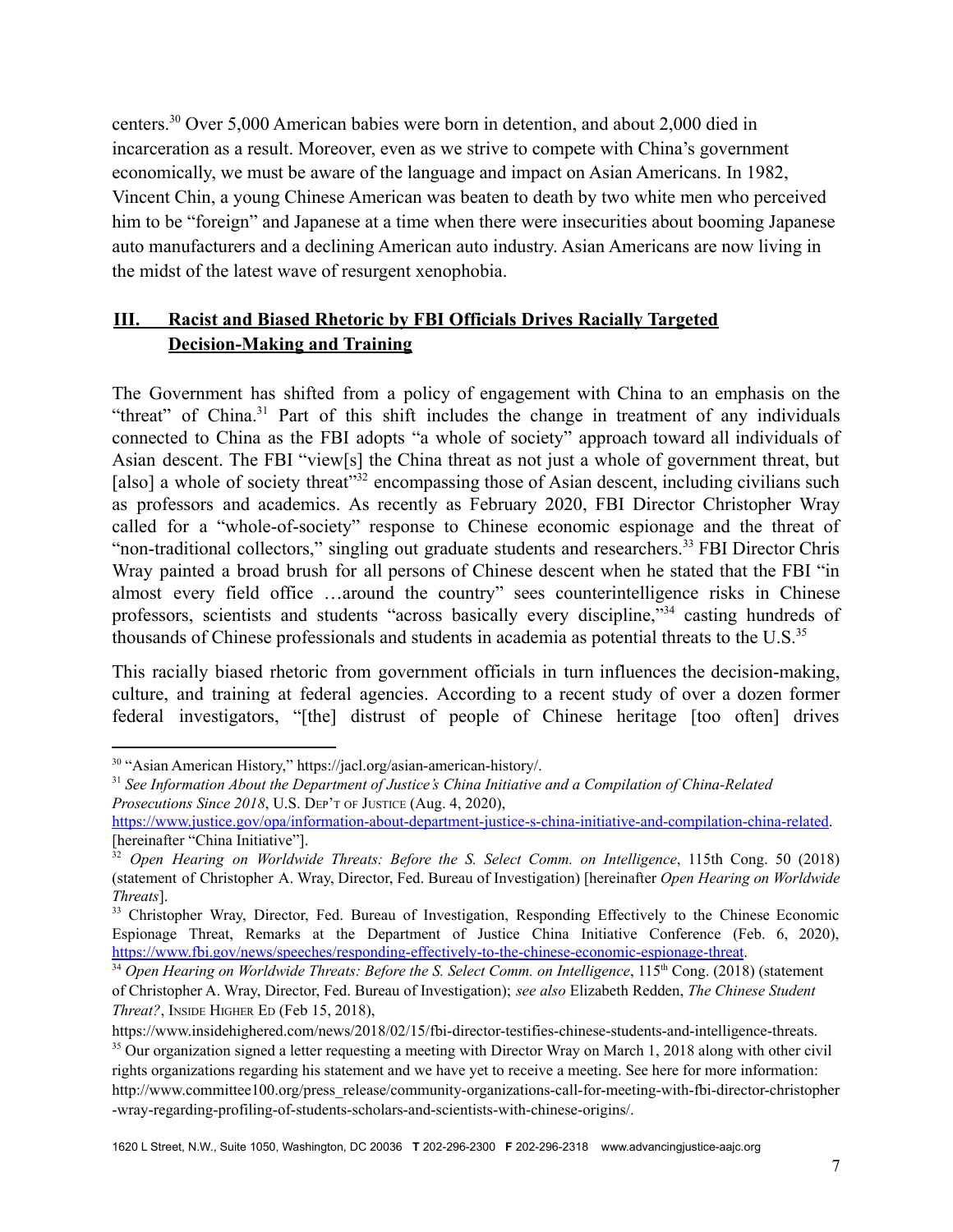decision-making at the FBI and other U.S. security agencies."<sup>36</sup> The report found that the FBI started an initiative that mapped out U.S. neighborhoods by race and ethnicity to monitor potential terrorists and spies in  $2005<sup>37</sup>$  An FBI memo revealed that the FBI continued the initiative by doing an assessment for Chinese communities in San Francisco in 2009.<sup>38</sup> Not only were strategic decisions and investigations based on this inherent distrust of those of Chinese descent, but training materials were created that perpetuated and created a culture of bias and distrust against Asian Americans and Asian immigrants.

According to former FBI agent Mike German, after September 11, "[X]enophobia . . . spread like a cancer<sup>339</sup> within the FBI and impacted FBI training materials for both Muslim Americans and Chinese Americans. One presentation on "the Chinese" warned, "Never attempt to shake hands with an Asian."<sup>40</sup> A counterintelligence presentation, in turn, "warn[ed] agents against giving too many compliments to a Chinese woman as it might suggest a romantic relationship is desired, [and] another [told agents] to never stare at or attempt to shake hands with an Asian."<sup>41</sup> This training fostered the idea of Asian Americans and Asian immigrants as "the threatening 'other'" rather than as "fellow American[s]," and furthered the narrative of Asian Americans as the "perpetual foreigner" where "Asian Americans . . . [are] . . . more closely associate[ed] . . . with their ethnicity and national origin than their nationality, no matter how long they've been Americans."<sup>42</sup> The training is "more likely to implant bias than to educate agents about the complex behavior of spies. $143$  These training materials, lack of diversity, and existing practices fostered an environment ripe for bias and profiling against Asian Americans.<sup>44</sup> According to German, even Asian FBI agents and other federal agency employees of Asian descent have felt marginalized and targeted by the agencies they served.<sup>45</sup>

# **IV. Racially Biased Prosecutions Particularly Under the DOJ's "China Initiative" & the Criminalization of Asian Americans and Asian Immigrants Causes Harm & Chilling Effect on Asian American and Asian Immigrant Communities**

Advancing Justice | AAJC has grown concerned that the DOJ had overreached with "China Initiative" leading to mass criminalization of Asian Americans and Asian immigrants. As a consequence of the White House's mandate through the "China Initiative," the FBI and federal agencies have put pressure on grantmakers, universities, and research institutions leading to

 $42$  *Id.* at 190–92. [https://www.vox.com/the-big-idea/2017/1/11/14215930/comey-email-election-clinton-campaign\)](https://www.vox.com/the-big-idea/2017/1/11/14215930/comey-email-election-clinton-campaign).

<sup>36</sup> Peter Waldman, *Mistrust and the Hunt for Spies Among Chinese Americans*, BLOOMBERG (Dec. 10, 2019) (according to a recent study of more than a dozen former federal investigators),

<sup>37</sup> *Id.* <https://www.bloomberg.com/news/features/2019-12-10/the-u-s-government-s-mistrust-of-chinese-americans>.

<sup>&</sup>lt;sup>38</sup> *Id.* The FBI memo was obtained by ACLU in 2011.

<sup>&</sup>lt;sup>39</sup> MIKE GERMAN, DISRUPT, DISCREDIT, AND DIVIDE 77, 339 (The New Press 2019).

<sup>40</sup> *Id.* at 83, 339.

<sup>41</sup> *Id.* at 192 (citing Sean McElwee et al., *4 Pieces of Evidence Showing FBI Director James Comey Cost Clinton the Election*, VOX (Jan. 11, 2017),

<sup>43</sup> Waldman, *supra* note 36.

<sup>&</sup>lt;sup>44</sup> MIKE GERMAN, DISRUPT, DISCREDIT, AND DIVIDE 83, 192 (The New Press 2019).

<sup>45</sup> *Id.* at 83 (The New Press 2019).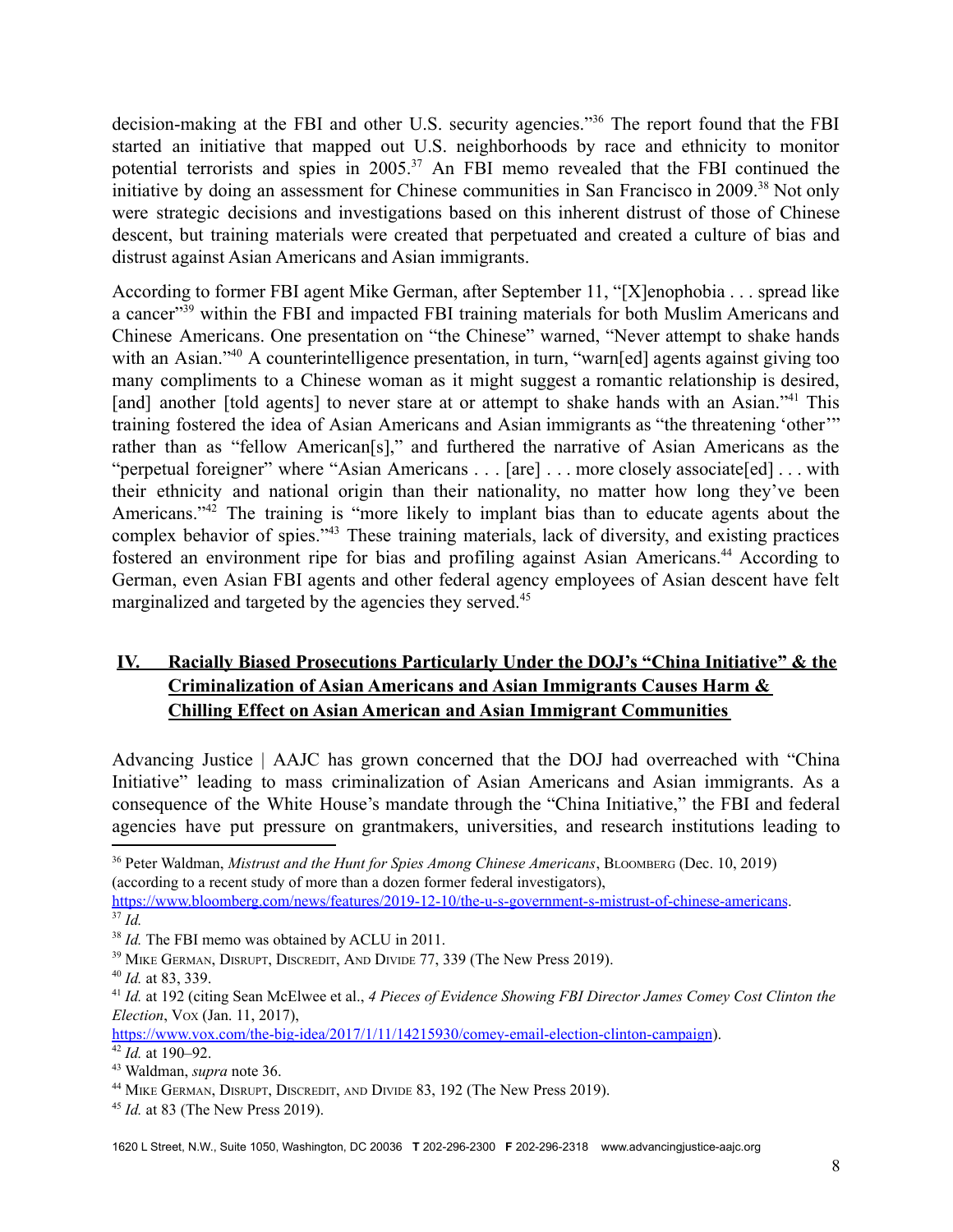discriminatory and stigmatizing investigations of Asian Americans and Asian immigrants. The FBI has focused on federal grant agencies and academic institutions to target scientists and researchers of Asian descent by conducting threat awareness sessions and circulating information on the threat of China and these so-called non-traditional collectors.<sup>46</sup> As a result, they have injected racial bias into these institutions, discouraged collaboration, criminalized connections to China, and encouraged these entities to view researchers and scientists of Asian descent differently than their colleagues because of race.<sup>47</sup>

Despite the ongoing issues of implicit bias, discrimination, and race & ethnicity-based profiling, the U.S. government continues prosecutions efforts that cause immense harm to Asian Americans and Asian immigrants. American citizens such as Wen Ho Lee, Guoqing Cao, Shuyu Li, Sherry Chen, and Xiaoxing Xi have already suffered harm from these unwarranted investigations and prosecutions. The use of stereotypes and biases prevalent in the FBI is extremely harmful and leads to the wrongful prosecutions of individuals subjected to profiling. Former FBI agent German stated, "'The [FBI] training is a form of othering, which is a dangerous thing to do to a national security workforce learning to identify the dangerous 'them' they're supposed to protect 'us' from.'"<sup>48</sup> This danger of othering is all too real for many Asian Americans. Their cases show ongoing bias, discrimination, and race and ethnicity-based profiling of individuals of Asian descent by the U.S. Government.

In December 1999, the government prosecuted Wen Ho Lee, a Taiwanese American scientist, accusing him of passing secrets to the Chinese government about a U.S. nuclear program despite lacking evidence of espionage.<sup>49</sup> Although Lee received restitution, great damage had been done. In addition to suffering from a damaged reputation, he spent nine months in solitary confinement and was denied basic legal protection under the law.<sup>50</sup> At Mr. Lee's dismissal hearing, federal District Court Judge James A. Parker apologized to him and reproached the Government's conduct. $51$ 

<sup>46</sup> *FBI Director Christopher Wray's Opening Remarks: China Initiative Conference*, CIS (Feb. 6, 2020), <https://www.csis.org/analysis/fbi-director-christopher-wrays-opening-remarks-china-initiative-conference>

<sup>(</sup>According to FBI Director, the FBI now has "private-sector coordinators in each of the FBI's 56 field offices who lead [their] engagement with local businesses and universities." "[They] meet with these partners frequently, providing threat awareness briefings…"); *see also* Ana Swanson, *A New Red Scare Is Reshaping Washington*, N.Y. TIMES (July 20, 2019), <https://www.nytimes.com/2019/07/20/us/politics/china-red-scare-washington.html> ("Officials from the F.B.I and the National Security Council have been dispatched to Ivy League universities to warn administrators to be vigilant against Chinese students who may be gathering technological secrets from their laboratories to pass to Beijing.").

<sup>47</sup> *Open Hearing on Worldwide Threats*, *supra* note 32.

<sup>48</sup> Peter Waldman, *Mistrust and the Hunt for Spies Among Chinese Americans,* BLOOMBERG NEWS (Dec. 10, 2019), https://www.bloomberg.com/news/features/2019-12-10/the-u-s-government-s-mistrust-of-chinese-americans.

<sup>49</sup> *See United States v. Wen Ho Lee*, 79 F. Supp. 2d 1280 (1999); Lowen Liu, *Just the Wrong Amount of American*, SLATE (Sept. 11, 2016),

https://slate.com/news-and-politics/2016/09/the-case-of-scientist-wen-ho-lee-and-chinese-americans-under-suspicio n-for-espionage.html.

<sup>50</sup> *Id.*

<sup>51</sup> *Statement by Judge in Los Alamos Case, with Apology for Abuse of Power*, N.Y. TIMES (Sept. 14, 2000), [https://www.nytimes.com/2000/09/14/us/statement-by-judge-in-los-alamos-case-with-apology-for-abuse-of-power.h](https://www.nytimes.com/2000/09/14/us/statement-by-judge-in-los-alamos-case-with-apology-for-abuse-of-power.html) [tml](https://www.nytimes.com/2000/09/14/us/statement-by-judge-in-los-alamos-case-with-apology-for-abuse-of-power.html).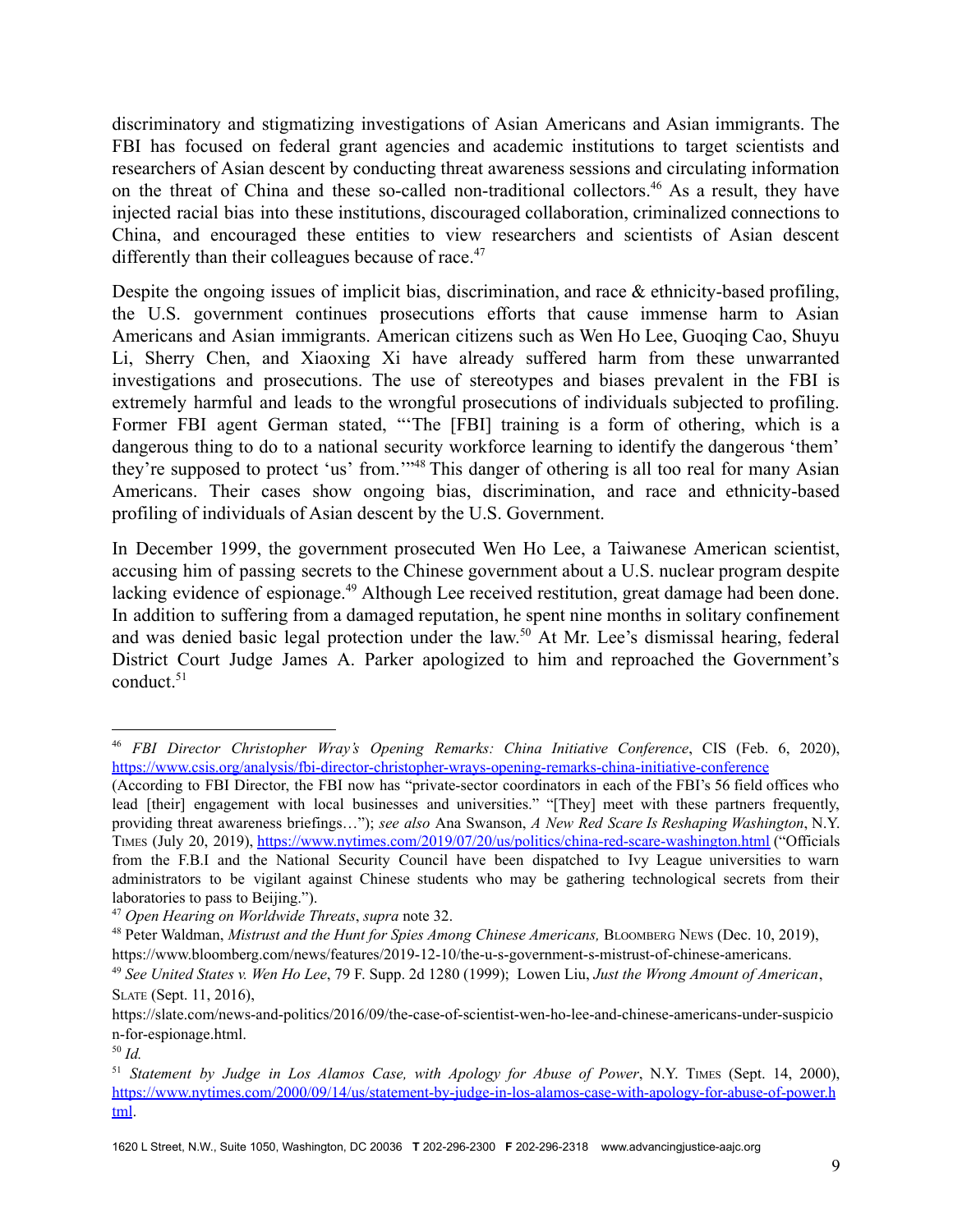Despite the injustice in Mr. Lee's case, the Government continues to bring indictments based on faulty and unclear grounds against Asian scientists. In 2013, a federal grand jury indicted two former Eli Lilly and Co. senior biologists, Guoqing Cao and Shuyu "Dan" Li, on charges of stealing nine drug discovery trade secrets and passing them to a Chinese drug company.<sup> $52$ </sup> The U.S. attorney's office later requested the dismissal of all charges but neglected to specify the reasons for doing so.

In 2014, federal agents accused Sherry Chen, a Chinese American hydrologist, then employed at the National Weather Service, of using a stolen password to download information from a federal dam database and of lying about meeting with a high-ranking Chinese official.<sup>53</sup> Ms. Chen had sent publicly available information to a former classmate in China and then connected him to a colleague for further information about his inquiry.<sup>54</sup> The colleague reported her.<sup>55</sup> During the course of the investigation, investigators asked Ms. Chen when she last saw a former classmate. She told them, "I think 2011" when they had actually met in 2012.<sup>56</sup> Prosecutors then sought to convict her of making a false statement before later dropping all charges.<sup>57</sup> While the DOJ dropped the case after finding no evidence of espionage, the United States Department of Commerce announced in 2015 its plan to fire Ms. Chen. Although the federal Merit Systems Protection Board in April 2018 ruled in favor of her reinstatement and suggested that Commerce Department officials had buried exculpatory evidence, the Department still plans to appeal the ruling and proceed with her dismissal.<sup>58</sup>

In 2015, the DOJ accused Xiaoxing Xi, a Chinese American physics professor at Temple University, of sharing sensitive American-made technology with Chinese scientists.<sup>59</sup> Without consulting with experts to understand the technology, FBI agents and prosecutors branded Mr. Xi as a Chinese spy. He was eventually vindicated after independent experts discovered that the information that he shared for academic purposes was not classified and perfectly lawful.<sup>60</sup>

<sup>52</sup> *Feds dismiss charges against former Eli Lilly scientists accused of stealing trade secrets*, INDY STAR (Dec. 5, 2014),

https://www.indystar.com/story/news/crime/2014/12/05/feds-dismiss-charges-former-eli-lilly-scientists-accused-stea ling-trade-secrets/19959235/.

<sup>53</sup> Nicole Perlroth, *Accused of Spying for China, Until She Wasn't*, N.Y. TIMES (May 9, 2015), <https://www.nytimes.com/2015/05/10/business/accused-of-spying-for-china-until-she-wasnt.html>.

<sup>54</sup> Kim, *supra* note 8, at 774.

<sup>55</sup> *Id.*

<sup>56</sup> *Id.*

<sup>57</sup> *Id.*

<sup>58</sup> Perlroth, *supra* note 53; Nicole Perlroth, *Cleared of Spying for China, She Still Doesn't Have Her Job Back*, N.Y. TIMES (May 17, 2018), [https://www.nytimes.com/2018/05/17/technology/sherry-chen-national-weather-service.html;](https://www.nytimes.com/2018/05/17/technology/sherry-chen-national-weather-service.html) *Chen v. Dep't of Commerce*, No. CH-0752-17-0028-I-1, 2018 WL 2128716 (Apr. 23, 2018); *Statement in Response to DOC Filing Appeal*, SHERRY CHEN DEFENSE FUND,

[https://www.sherrychendefensefund.org/uploads/9/9/2/8/99280080/statement\\_in\\_repsonse\\_to\\_doc\\_filing\\_appeal\\_20](https://www.sherrychendefensefund.org/uploads/9/9/2/8/99280080/statement_in_repsonse_to_doc_filing_appeal_20180618.pdf) [180618.pdf.](https://www.sherrychendefensefund.org/uploads/9/9/2/8/99280080/statement_in_repsonse_to_doc_filing_appeal_20180618.pdf)

<sup>59</sup> Matt Apuzzo, *U.S. Drops Charges That Professor Shared Technology with China*, N.Y. TIMES (Sept. 11, 2015), [https://www.nytimes.com/2015/09/12/us/politics/us-drops-charges-that-professor-shared-technology-with-china.htm](https://www.nytimes.com/2015/09/12/us/politics/us-drops-charges-that-professor-shared-technology-with-china.html) [l.](https://www.nytimes.com/2015/09/12/us/politics/us-drops-charges-that-professor-shared-technology-with-china.html)

<sup>60</sup> *Id.*

<sup>1620</sup> L Street, N.W., Suite 1050, Washington, DC 20036 **T** 202-296-2300 **F** 202-296-2318 www.advancingjustice-aajc.org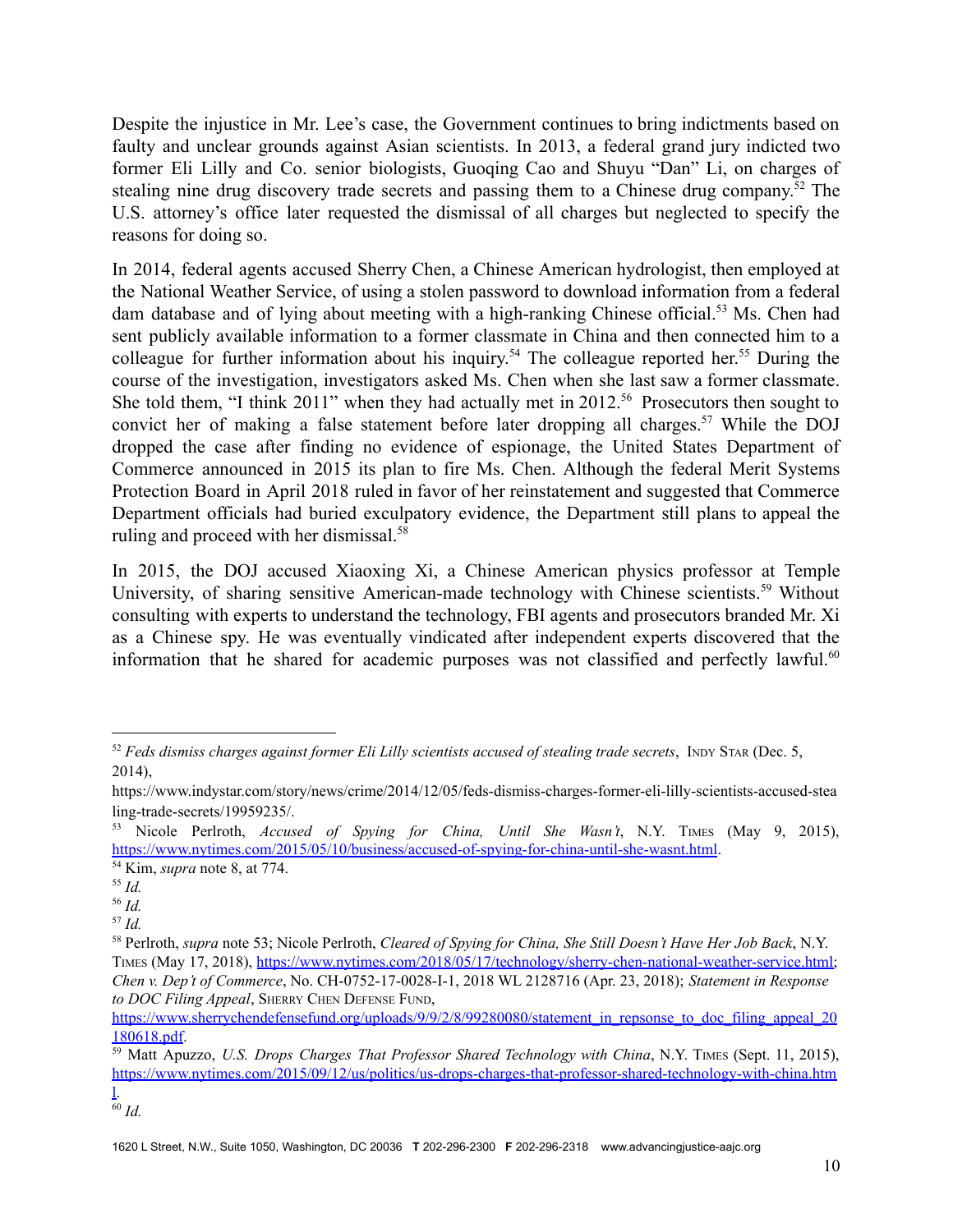However, once again, the damage to Mr. Xi's reputation was done and to date, there has been no apology or compensation by the Government.

These cases lead us to believe that race and ethnicity-based profiling are indeed driving these prosecutions.<sup>61</sup> Examined in conjunction, these cases validate a disturbing yet ongoing trend  $$ the criminalization of Asian Americans in the name of national security. When a subset of the population is regarded as "perpetual foreigners" or as "the other," national security arguments can easily overshadow civil and human rights considerations.

Wei Su, a former scientist for the U.S. Army, is an example of a government employee impacted by bias against Asian Americans. Despite 24 years of working for the Government without incident, Mr. Su found himself in the midst of an FBI investigation in 2011 when he was placed under surveillance, threatened with arrest, and stripped of his security clearance.<sup>62</sup> Although the FBI began to interrogate him in 2011, Mr. Su believes that the investigations started much earlier.<sup>63</sup> The investigation was eventually dropped.<sup>64</sup> Then, in 2015, the Pentagon's Consolidated Adjudications Facility ("CAF") suspended his security clearance based on false evidence.<sup>65</sup> For years, Mr. Su fought to clear his name. Finally, in May 2019, the CAF sent Mr. Su a letter rescinding the Pentagon's previous letters that suspended and revoked his security clearance.<sup>66</sup> According to this letter, the Pentagon's previous letters suspending and revoking his security clearance were "not accurate."<sup>67</sup> Despite not doing anything wrong, Mr. Su found himself under investigation by the FBI, and his life upended. Even after CAF rescinded the Pentagon's previous letters that suspended and revoked his security clearance, Mr. Su is still extremely cautious about his actions.<sup>68</sup> To this day, Mr. Su does not know why the FBI investigated him.<sup>69</sup>

Most recently, on September 9, 2021, a federal judge from the U.S. District Court for the Eastern District of Tennessee acquitted University of Tennessee (UT) Engineering Professor Anming Hu of all charges after his trial resulted in a mistrial when the jury deadlocked. The well-reasoned decision of the federal district recognized that the evidence presented clearly was insufficient to allow a reasonable jury to convict Dr. Hu of the crimes alleged. The decision came after the U.S. government's announcement to retry the case in July despite serious concerns voiced by elected officials, civil rights groups, and the Asian American community over the FBI's conduct during the course of its investigation of Professor Hu.<sup>70</sup> This case exemplifies many of the concerns that community and civil rights groups have regarding the "China Initiative."

<sup>67</sup> *Id.* <sup>66</sup> *Id.*

<sup>69</sup> *Id.*

<sup>61</sup> *Racial Profiling*, ACLU (2019),

https://www.aclu.org/issues/racial-justice/race-and-criminal-justice/racial-profiling.

<sup>62</sup> Waldman, *supra* note 36.

<sup>63</sup> *Id.*

<sup>64</sup> *Id.*

<sup>65</sup> *Id.*

<sup>68</sup> *Id.*

<sup>70</sup> Mara Hvistendahl, *"Ridiculous Case": Juror Criticizes DOJ for Charging Scientist with Hiding Ties to China,* The Intercept (Jun 23, 2021), https://theintercept.com/2021/06/23/anming-hu-trial-fbi-china/.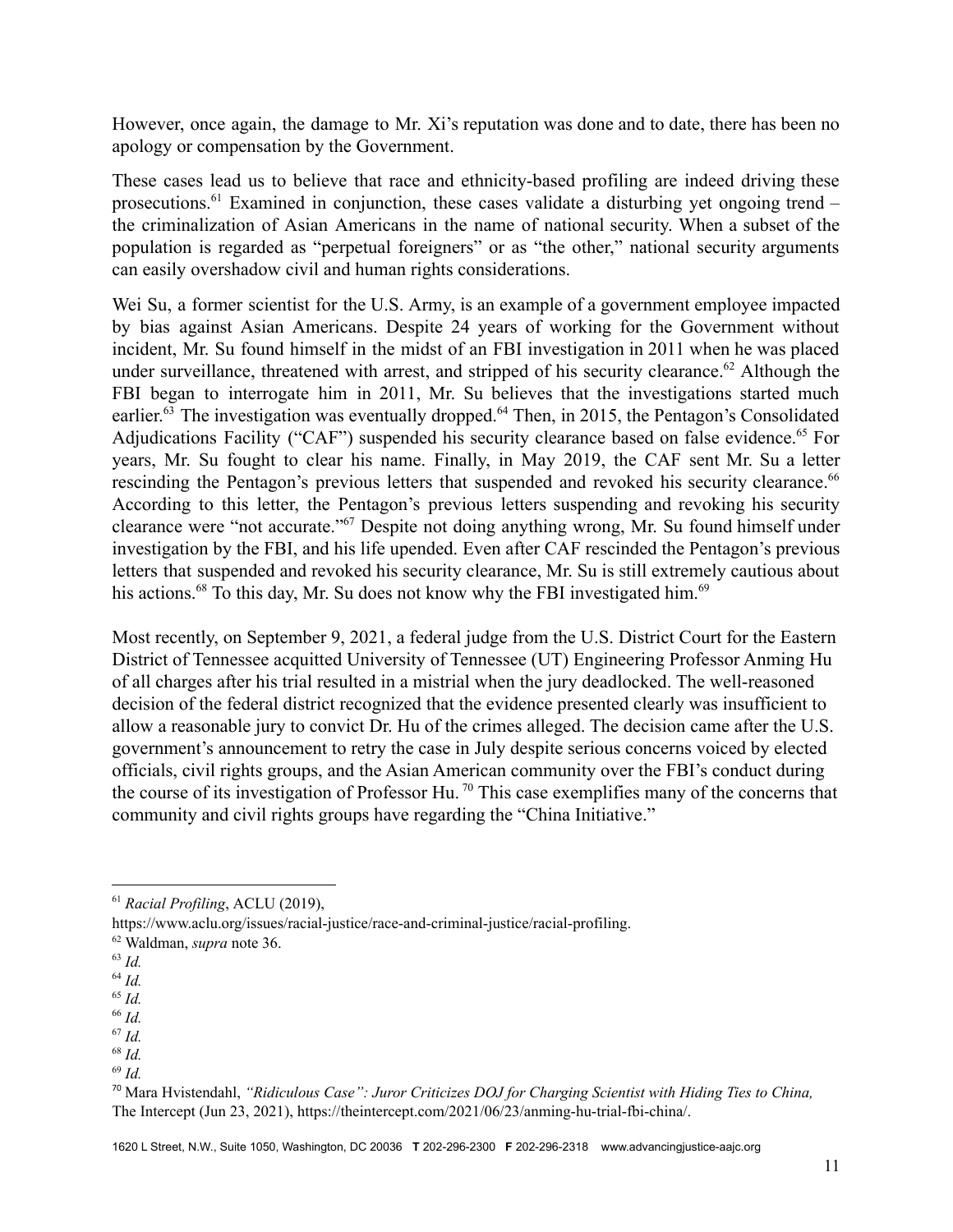Professor Hu is a Canadian national and immigrant of Chinese descent who was living and working in the U.S. on an H-1B visa with a pending application to become a U.S. lawful permanent resident.<sup>71</sup> He is a husband and father of three children, and was under house arrest in Tennessee separated from his family living in Canada. Professor Hu's case is indicative of the deep flaws of the Trump-era "China Initiative," which often has initiated investigations of scientists, researchers, and scholars based merely on connections to China. Those connections are often ancestral or professionally legitimate, rather than actual evidence of espionage.

The prosecutions of Asian American scientists and ongoing investigations have harmed not just individuals but have rippled out into the Asian American community in the United States as a whole. As discussed below, the Government's broad suspicion of Asian American and Asian immigrant scientists has created an environment of uncertainty and fear for the community across the country. Even individuals who have not been prosecuted have been driven from the country they consider home and have suffered immeasurable harm to their livelihood, relationships and personal health. Moreover, there is a pervasive "psychological fear" among scientists of Chinese origin in an environment that has increasingly become hostile to them.<sup>72</sup> MIT mechanical engineer Gang Chen shared that "[t]he current atmosphere creates a lot of psychological fear.<sup>773</sup> A former MIT engineering postdoc who is now in Beijing described FBI investigations as "scary" and wished to remain anonymous.<sup>74</sup> He was questioned about his involvement in China's Thousand Talent Plan ("TTP"), and said that "[he] fe[lt] like [he] was unfairly targeted just because [he's] Chinese."<sup>75</sup>

In Cincinnati, Ohio, there are reports of FBI intimidation and harassment of Chinese employees and professors at the University of Cincinnati.<sup>76</sup> Eric Palmer, the Executive Director of the local chapter of the American Association of University Professors, stated that the FBI contacted at least three faculty members at the university in 2018 in connection to China's Thousand Talents programs.<sup> $77$ </sup> According to Mr. Palmer, FBI agents harassed these individuals by showing up both at their workplace and at their homes.<sup>78</sup> FBI agents then asked some faculty members "to turn over information about other Chinese national faculty members with at least an implicit threat that if they don't, they will be investigated further."<sup>79</sup> Mr. Palmer considers the Government's approach to be "scare and authoritarian tactics" where the Government "assum[es] Chinese scholars are trying to steal intellectual property" rather than determining whether "there's credible information pointing to individuals and investigate on that basis."<sup>80</sup>

<sup>79</sup> *Id.*

 $^{71}$  *Id.* 

<sup>72</sup> Elie Dolgin, *'Psychological Fear': MIT Scientists of Chinese Origin Protest Toxic US Climate*, NATURE (July 2, 2019), https://www.nature.com/articles/d41586-019-02063-z.

<sup>73</sup> *Id.*

<sup>74</sup> *Id.*

<sup>75</sup> *Id.*

<sup>76</sup> Bill Rinehart, *FBI Is 'Harassing' Some Chinese Citizens Says Academic Group*, WVXU (Aug. 26, 2019), https://www.wvxu.org/post/fbi-harassing-some-chinese-citizens-says-academicgroup#stream/0.

<sup>77</sup> *Id.*

<sup>78</sup> *Id.*

<sup>80</sup> *Id.*

<sup>1620</sup> L Street, N.W., Suite 1050, Washington, DC 20036 **T** 202-296-2300 **F** 202-296-2318 www.advancingjustice-aajc.org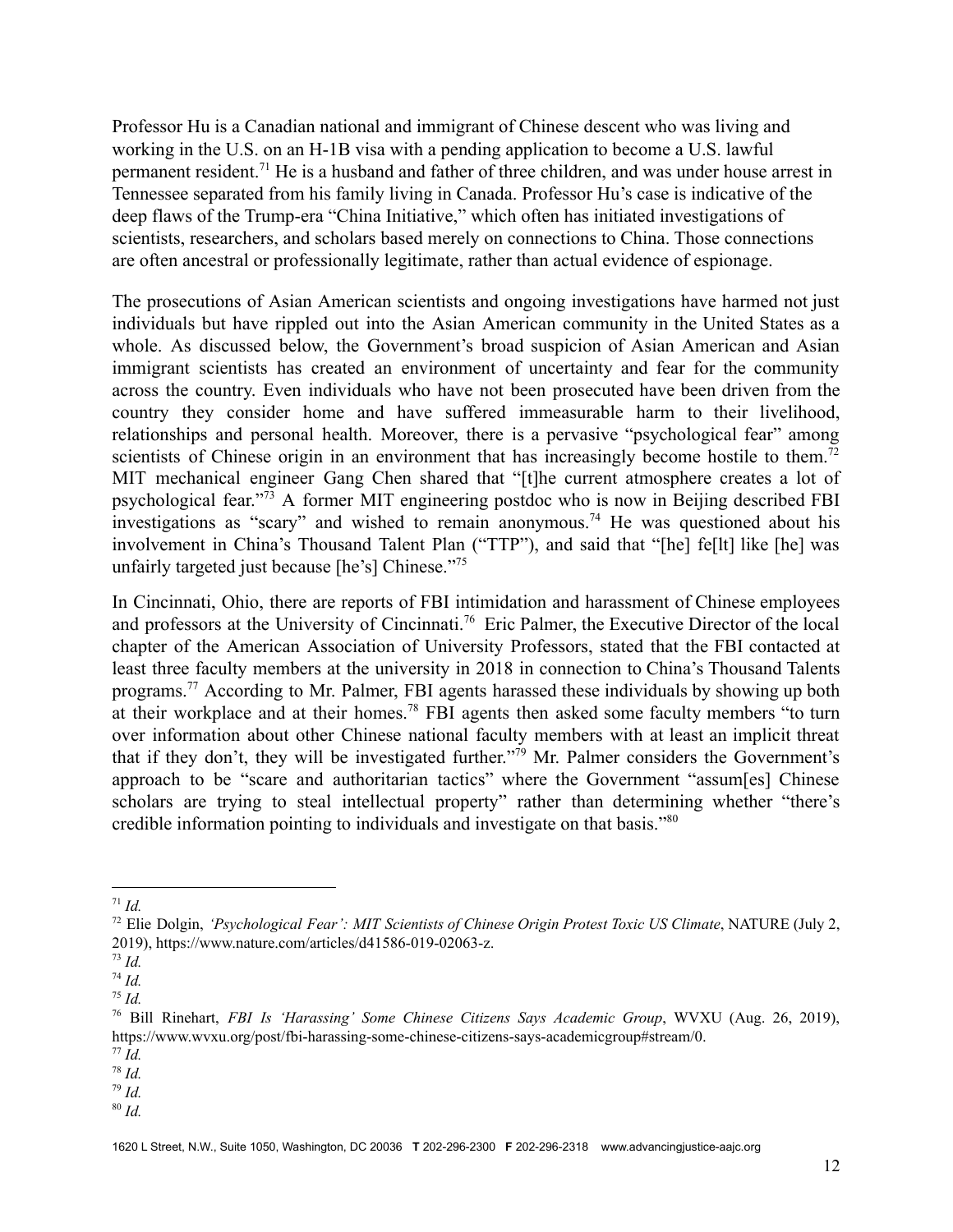The impact of these biases and profiling extends to international scholars, particularly to Asian students seeking to study and contribute to academia in the United States. FBI surveillance and prosecution of individuals of Asian descent has created a chilling effect at universities and fosters an environment of fear discouraging students from studying here. According to the State Department *Open Doors* report, there has been a 6.6% decrease in new international student enrollment in  $2017/18$  which was double the rate of decrease from the previous vear.<sup>81</sup> This marked "the first time America has seen a two-year decline," and signified the shift in perception by international students of how welcoming the United States is. $82$  The loss of international students, including those from China, is a tremendous loss for the United States. Overall, foreign students contribute \$39 billion to our country, and have created or supported more than 455,000 jobs just within the 2017-2018 academic year. <sup>83</sup> Although Chinese students make up only 1.7% of the total U.S. higher education enrollment, they contributed to about \$12 billion to the U.S. economy in 2016 according to the State Department's *Open Doors* report.<sup>84</sup> Many of these students go on to become citizens and have families here in the United States.

Concerns about the impact of these investigations on human lives and for the academic arena are prevalent across universities. MIT, Yale University, Stanford University and at least eight other institutions have issued statements detailing their concerns with the targeting of Chinese scientists and academics.<sup>85</sup> However, many universities provide inadequate support to their faculty who find themselves targets of the U.S. Government. Caught in the middle of the investigations and prosecutions, many scientists, professionals, and academics of Asian descent fear they will be criminalized under the Government's broad net of suspicion. "The investigations have left Chinese and Chinese-American academics feeling 'that they will be targeted and that they are at risk,'" said Frank Wu, former president of C-100, a prominent Chinese American organization. <sup>86</sup> "People are living in fear.<sup>787</sup> The damage from the Government's overzealous prosecutions has already harmed Americans and has now permeated various facets of our society, creating an environment of fear and impacting the actions and abilities of Chinese scientists and researchers today to work and live in the United States.

#### **V. Recommendations**

The mass profiling of Asian communities harms American citizens and immigrants creating fear, feelings of estrangement by Asian Americans and immigrants and furthers the biased "perpetual foreigner" narratives amongst the majority population. We have provided the following recommendations to OSTP as they implement guidance for NSPM-33. We ask OSTP to take

<sup>81</sup> *Id.*

<sup>82</sup> *Id*.

<sup>83</sup> LOSING TALENT 1, 1 (2019).

<sup>84</sup> Statement of Ms. Jill, Welch, Deputy Executive Director for Public Policy NAFSA: Association of International Educators at the Hearing on Student Visa Integrity: Protecting Educational Opportunity and National Security at 9 (citing Institute of International Education. "Opening Doors Fact Sheet: China." Accessed September 13, 2019. https://p.widencdn.net/ymtzur/Open-Doors-2017-Country-Sheets-China.).

<sup>85</sup> Dolgin, *supra* note 72.

<sup>87</sup> *Id.* <sup>86</sup> Gina Kolata, *Vast Dragnet Target Theft of Biomedical Secrets for China*, NY Times (Nov 2019), https://www.nytimes.com/2019/11/04/health/china-nih-scientists.html.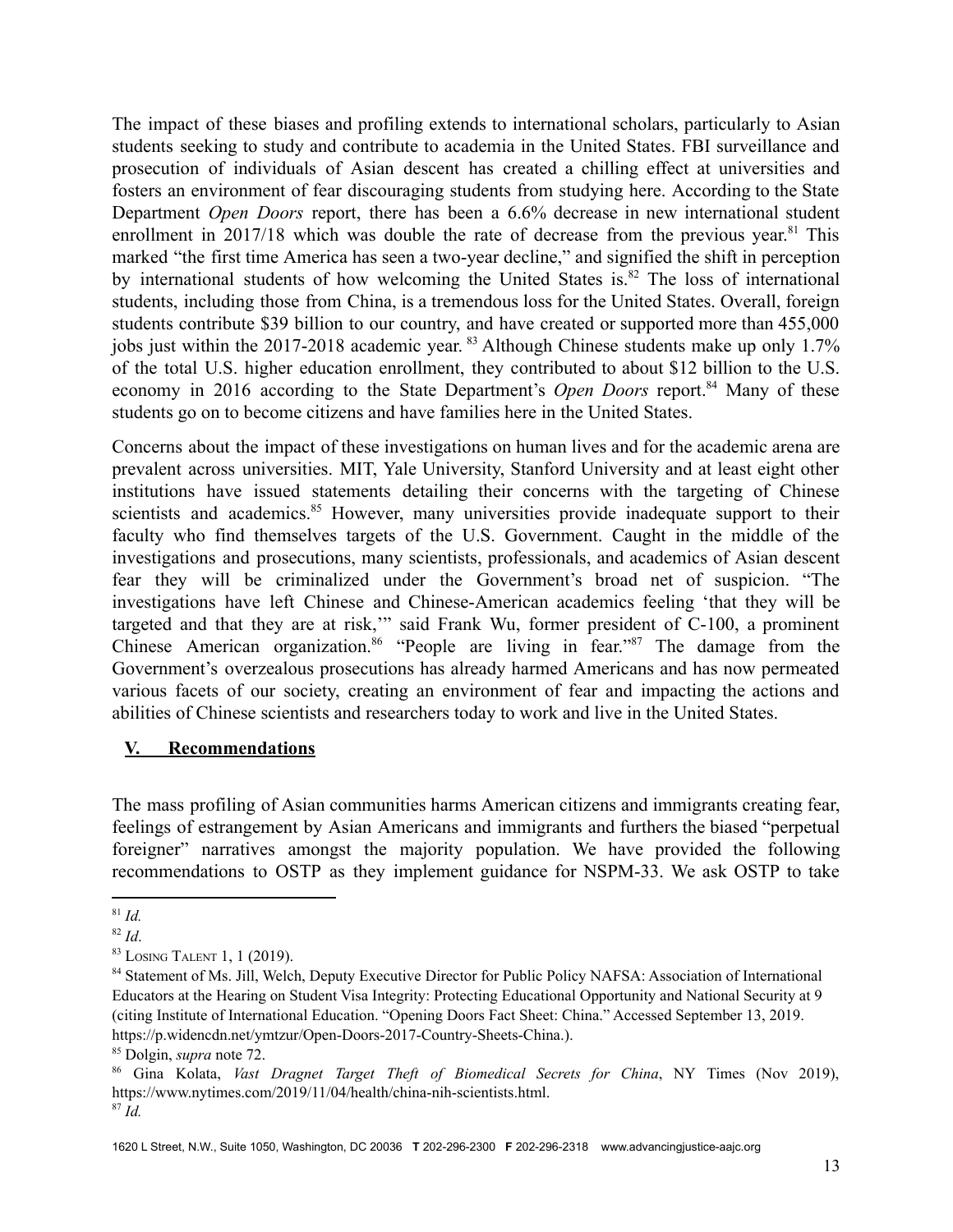appropriate measures with input from community members to address the racial profiling and targeting of Asian Americans and Asian immigrants.

- 1) We urge OSTP to work with the U.S. Department of Justice to end the Justice Department's "China Initiative," which is based upon the bigoted premise that all scientists of Chinese descent or with connections to China should be treated with suspicion and investigated without evidence of wrongdoing, does not continue to harm Asian American and Asian immigrant scientists, researchers, and scholars. While we recognize that there are legitimate threats from China's government, there are serious concerns of the DOJ profiling Asian Americans and Asian immigrants and criminalizing integrity issues. We have called on the DOJ to end the initiative and review all "China Initiative" prosecutions and investigations closed prior to prosecution under the "China Initiative" to determine whether these cases targeted individuals based on their race, ethnicity, or ancestry, and, if so, take remedial action to prevent such profiling in the future.
- 2) OSTP should include the needs and concerns of Asian Americans in its efforts to address racial equity. It should engage with Asian American community leaders and community-based organizations to ensure a better understanding of the needs of the community and the impact of discrimination on Asian Americans. Federal agencies should increase engagement with civil rights organizations and impacted communities to minimize the impact of bias in hiring, admissions, and grant approvals.
- 3) OSTP must harmonize and implement uniform policies to bridge the gap between academia and U.S. government agencies about how to best protect U.S. interests in fundamental research while maintaining openness and successfully competing in the global marketplace for international scientific talent, particularly for disclosure requirements for conflicts of interests and commitments. Government grantmaking agencies such as NIH and NSF and universities should provide greater clarity in their guidelines and instruction regarding requirements for grant applications, disclosures, conflicts of commitments and conflicts of interests. Any policies and sanctions for failure to adhere to requirements or non-compliance should be clarified, standardized, and implemented uniformly. Government grantmaking agencies and universities can and should take steps to educate grantees and potential grantees about the need for disclosures and conflicts of interest, including as they relate to the activities with the Chinese government, Chinese universities and Chinese corporations or nationals.
- 4) OSTP must ensure transparency from federal agencies on their investigative process for violations of research integrity and how determinations are made for when these are shared with law enforcement. Federal grant-making agencies such as NIH and NSF are not law enforcement agencies and should minimize entanglements with the FBI. Integrity issues should not be criminalized or mistaken as national security concerns.
- 5) Any new rules or clarification of existing rules should be applied to conduct prospectively, as much as possible. People should not be punished for past, lawful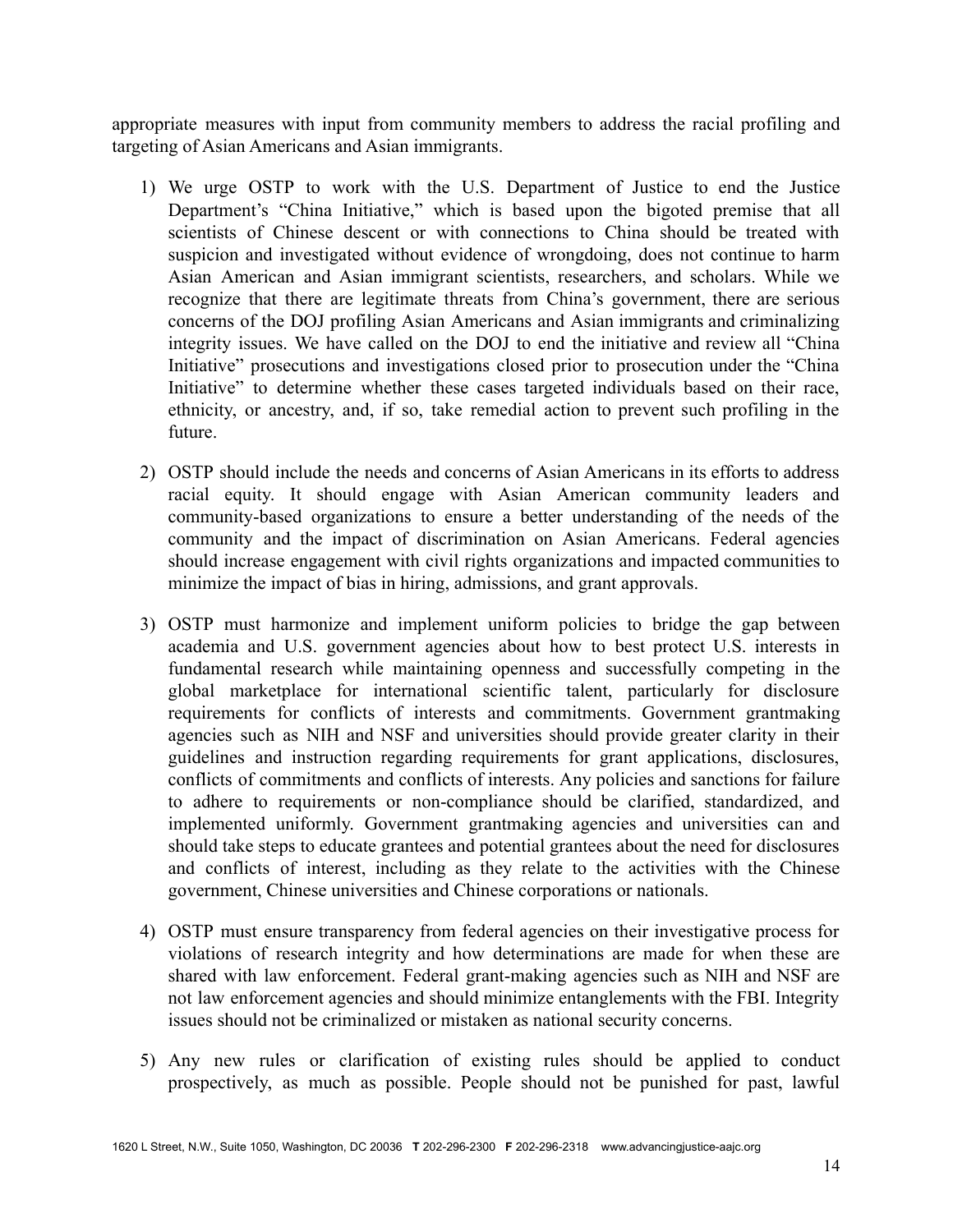scientific collaboration with Chinese research institutions or honorary programs, by being summarily denied for any future federal government funding opportunities.

- 6) OSTP should discourage criminalization of unintentional, inadvertent and/or administrative errors. As new and clearer guidelines are created, faculty, staff and scholars should have the opportunity to adjust their previous forms and provide any additional disclosures without being prosecuted or facing negative employment consequences. Self-disclosures should be incentivized, and cases of non-disclosures should be handled on an individual basis. Most Asian American and immigrant scientists under surveillance under the "China Initiative" have nothing to hide and would openly share any of their past activities if they did not fear prosecution.
- 7) OSTP should review policies and take measures throughout the government to combat racial bias against Asian American and Asian immigrant scientists and federal employees, including but not limited to anti-bias training. OSTP must examine existing procedures to find ways to improve and eliminate bias, both explicit and implicit. To further these efforts, OSTP should provide adequate training or scientific consultation for federal agents and prosecutors handling these cases to prevent and minimize harmful errors. OSTP must increase engagement with the scientific community, civil rights organizations, and impacted communities to minimize the impact of bias in hiring, admissions, and grant approvals.
- 8) OSTP should encourage transparency from federal agencies on the implementation of guidance including any impacts such as chilling effects and the deterring of Asian Americans and immigrants from certain activities such as immigration, studying, and/or working in the United States.
- 9) OSTP should consider the initial implementation as a pilot and provide additional comment periods. As guidance is implemented for NSPM-33, OSTP should report in the first six months on the successes and failures of the implementation to stakeholders to continue the discussion on improvement. Asian American civil rights and community groups should be included in the discussion to address concerns of racial equity, bias, and profiling.

Thank you for the opportunity to submit this comment on the implementation of NSPM-33. Please do not hesitate to contact Gisela P. Kusakawa to provide further information on this comment.

Gisela P. Kusakawa

Staff Attorney, Anti-Racial Profiling Project & Immigration

[gkusakawa@advancingjustice-aajc.org](mailto:gkusakawa@advancingjustice-aajc.org)